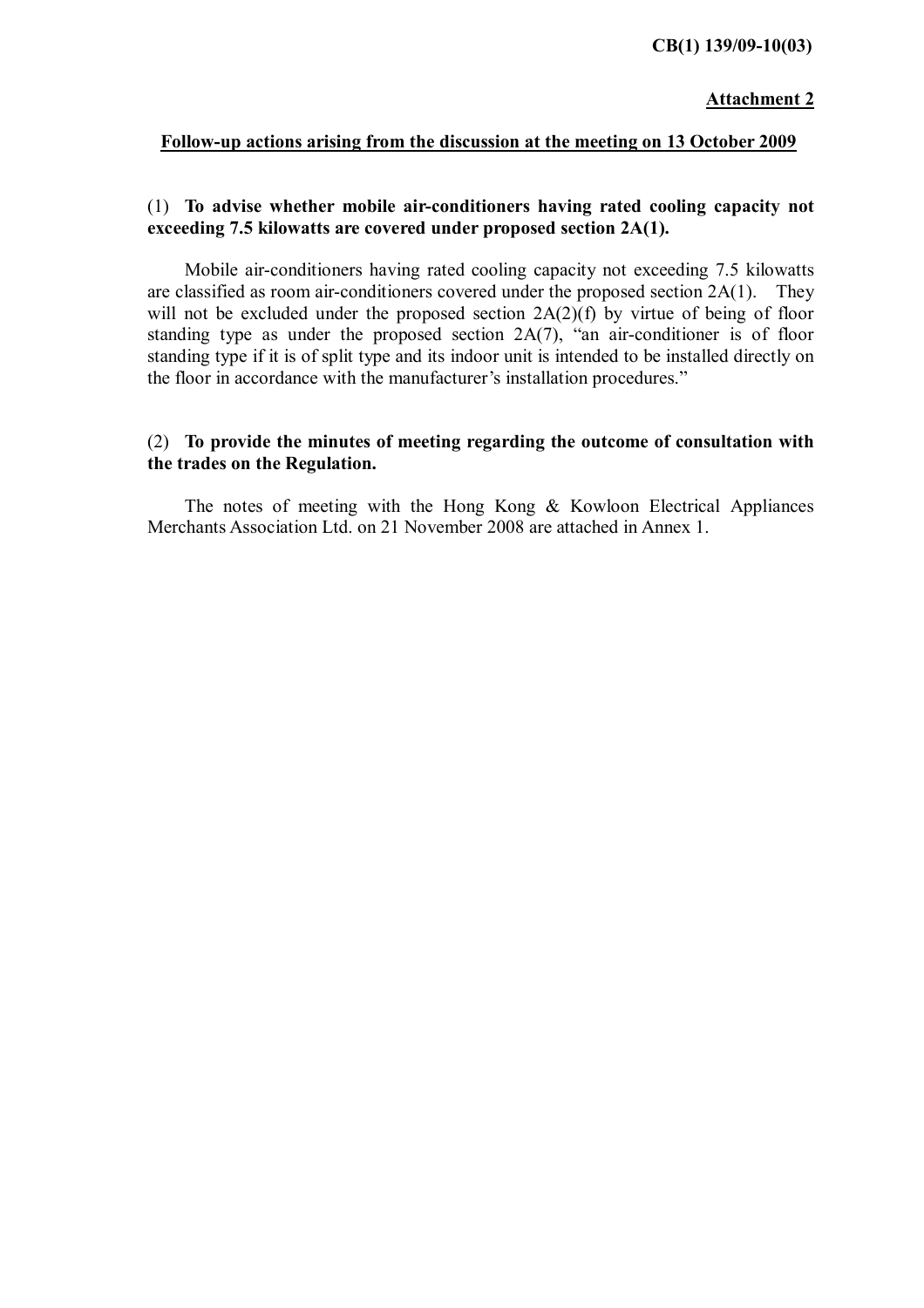# Notes of Meeting Proposal on Banning of Import of Equipment using HCFC

|        | Date of Meeting: 21 November 2008                                      |
|--------|------------------------------------------------------------------------|
| Venue: | Conference Room, 33/F., Revenue Tower, 5 Gloucester Road, Wan Chai, HK |

Participants:

| <b>Environmental Protection Department</b>     | Mr. MOK Wai-chuen (Chairman)   |
|------------------------------------------------|--------------------------------|
|                                                | Mr. TSUI Wing-sing             |
|                                                | Mr. KWAN Yiu-keung (Secretary) |
| H.K. & Kln. Electrical Appliances Merchants    | Dr. Peter K. L. CHU            |
| <b>Association Ltd</b>                         |                                |
| Alpha Appliances Ltd                           | Mr. K. K. CHAN                 |
|                                                | Mr. Lawrence C.H. POON         |
| Carrier HK Ltd / Toshiba Air-Conditioning      | Mr. SO Man                     |
| Group                                          |                                |
| Daikin Air Conditioning (HK) Ltd.              | Mr. William HO                 |
|                                                | Mr. Miky CHAN                  |
| Gilman Home Appliances                         | Mr. Ivan CHENG                 |
| Hitachi (HK) Ltd                               | Mr. Gary W.H. MOK              |
| York International (North Asia) Ltd. - Johnson | Ms. Connie W.S. LIU            |
| Controls                                       |                                |
| Sharp-Roxy (HK) Ltd                            | Mr. S.H. WONG                  |
| Shun Hing Electric Works & Engineering Co.     | Mr. Kenneth Man                |
| Ltd,                                           | Mr. Damon Chen                 |
| Shun Hing Electronic Trading Co., Ltd.         | Mr. Johnny WU                  |
|                                                | Mr. Isaac CHEUNG               |
|                                                |                                |

 The meeting agreed that the meeting notes would set out the key points of discussion instead of detailed comments/views made by individual participants. Below is a summary of the key points of discussion at the meeting:

# **Requests of the Association and the Justifications**

- 1) The Association re-confirmed its support for the banning proposal but would like EPD to consider the following requests:
	- delay the implementation date for both split type and window room air conditioners by six months. The definition of "room air conditioner" was taken to be the one defined in the Code of Practice on Energy Labelling of Products promulgated under the Energy Efficiency (Labelling of Products) Ordinance; and
	- exempt those room air conditioners for building projects whose supply contracts are signed well before the implementation of the new requirements with the delivery after the new requirement has come into force.
- 2) The Association's main justification for the first request was that under this financial tsunami,